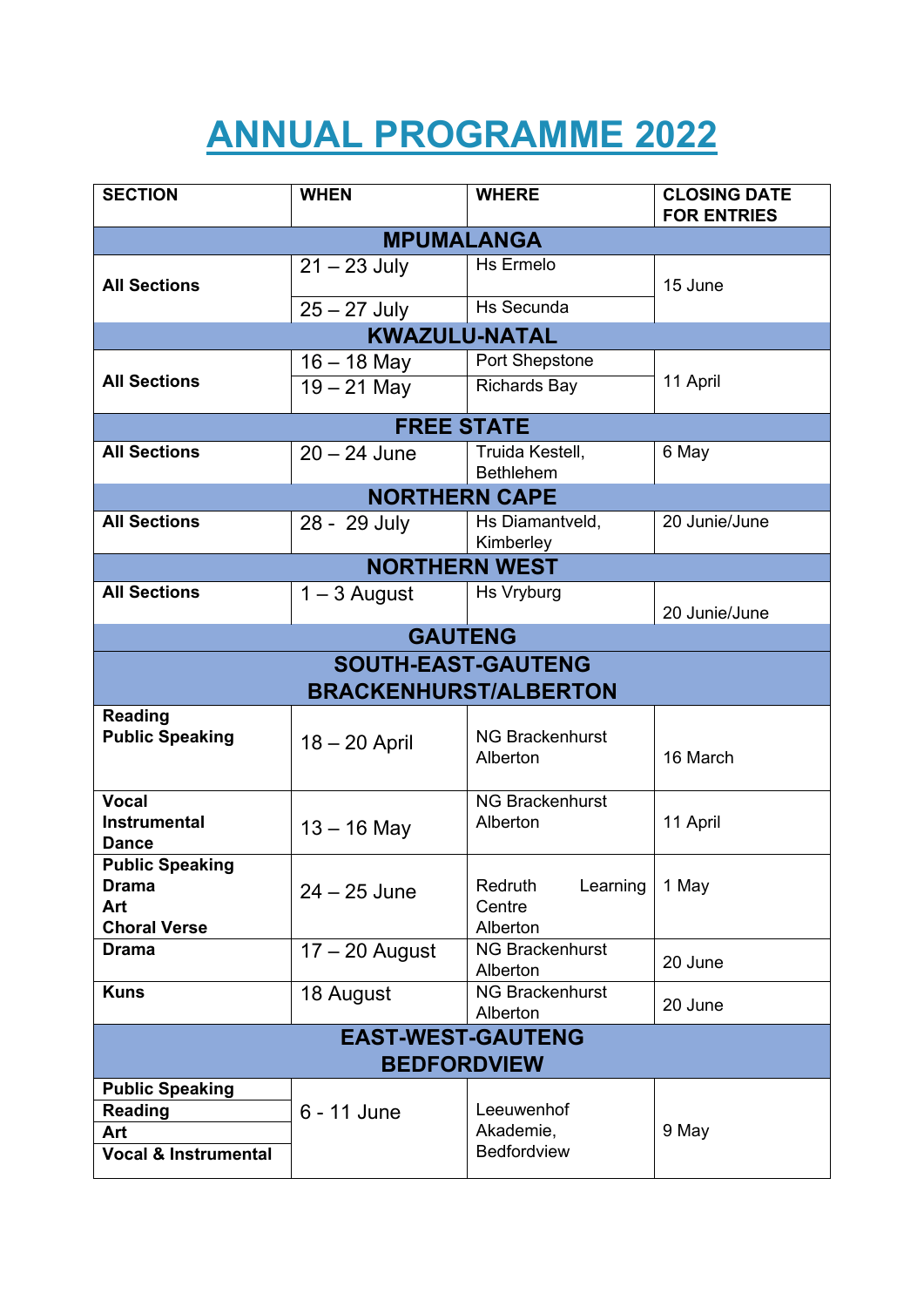| <b>NORTH WEST</b>   |                |                     |         |  |
|---------------------|----------------|---------------------|---------|--|
| <b>All Sections</b> | 1 – 3 August   | Hs Vryburg          |         |  |
|                     | $4 - 6$ August | Hs Lichtenburg      | 20 une  |  |
| <b>BENONI</b>       |                |                     |         |  |
| Alle afdelings/     | $11 - 14$ Mei  | Gekombineerde Skool |         |  |
| <b>All Sections</b> |                | Noorderlig Benoni   | 1 Junie |  |

| <b>Boksburg, EAST-GAUTENG</b><br>All sections take place at Laerskool Concordia, Boksburg,<br>With exception drama and team orators. |                                                                    |                                           |  |
|--------------------------------------------------------------------------------------------------------------------------------------|--------------------------------------------------------------------|-------------------------------------------|--|
| <b>SECTION</b>                                                                                                                       | <b>WHEN</b>                                                        | <b>CLOSING DATE</b><br><b>FOR ENTRIES</b> |  |
| <b>Reading</b>                                                                                                                       | $21 - 24$ March                                                    | 18 February                               |  |
| <b>Public Speaking</b><br>(Individual)                                                                                               | $27 - 30$ April                                                    | 22 March                                  |  |
| <b>Instrumental &amp; Vocal</b>                                                                                                      | $9 - 11$ June                                                      | 9 May                                     |  |
| <b>Dance</b>                                                                                                                         | $9 - 11$ Junie                                                     | 9 May                                     |  |
| Art                                                                                                                                  | 18 July/July                                                       | 15 June                                   |  |
| <b>Drama</b>                                                                                                                         | $8 - 13$ August<br>Gereformeerde Kerk Boksburg-Suid,<br>Libradene  | 20 June                                   |  |
| <b>Team orators</b>                                                                                                                  | $11 - 12$ August<br>Gereformeerde Kerk Boksburg-Suid,<br>Libradene | 20 June                                   |  |
| Choirs, Serenades, etc.                                                                                                              | $15 - 16$ August                                                   | 20 June                                   |  |

| <b>ONLINE COMPETITIONS</b><br>(All areas/regions)                |                 |                                           |  |
|------------------------------------------------------------------|-----------------|-------------------------------------------|--|
| <b>SECTION</b>                                                   | <b>WHEN</b>     | <b>CLOSING DATE</b><br><b>FOR ENTRIES</b> |  |
| <b>Reading</b>                                                   | March - 1 April | 18 February                               |  |
| <b>Creative Writing</b>                                          | 30, 31 March    | 18 February                               |  |
| <b>Public Speaking</b><br>(Individual)                           | $2 - 7$ May     | 5 April                                   |  |
| <b>Vocal &amp; Instrumental</b>                                  | 30 May - 4 June | 5 April                                   |  |
| <b>Drama</b>                                                     | $25 - 30$ July  | 15 June                                   |  |
| <b>Public Speaking 2</b><br><b>Individual &amp; Team Orators</b> | $2 - 6$ August  | 20 June                                   |  |
| <b>Virtual Choir items</b>                                       | 5 August        | 20 June                                   |  |